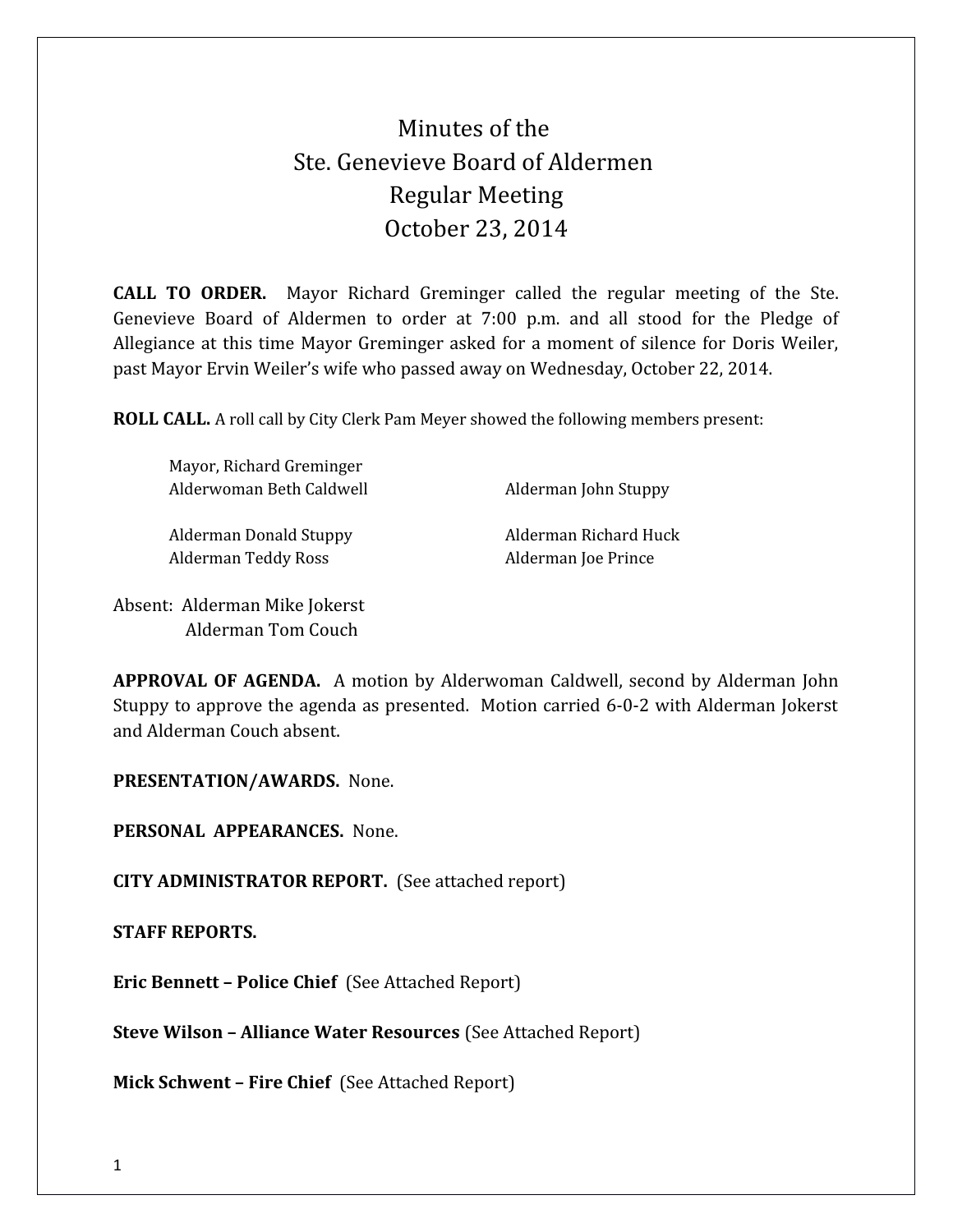**Sandra Cabot – Tourism Director** (See Attached Report)

**Dave Pinkley – Field Operations Supervisor** (See Attached Report)

**COMMITTEE REPORTS.** None

**CONSENT AGENDA.** 

**Minutes – Board of Aldermen – Regular Meeting – October 9, 2014.** A motion by Alderman Huck, second by Alderwoman Caldwell to approve the Minutes as amended. (Alderman Ross was absent) Motion carried 6-0-2 with Alderman Jokerst and Alderman Couch absent.

**Approval of Treasurers Report – September 2014.** A motion by Alderwoman Caldwell, second by Alderman Prince to approve the Treasurer's Report for September, 2014. Motion carried 6-0-2 with Alderman Couch and Alderman Jokerst absent.

**NOTICE OF PUBLIC HEARING.** The Mayor and Board of Aldermen of the City of Ste. Genevieve, Missouri will hold a public hearing to consider a request from Ste. Genevieve County Special Road District A for a Special Use Permit to permit use and allow expansion of the storage facility at 1023 N. Main Street. The expansion is to allow additional road salt to be stored. The property is currently located in a R-1 Residential zone and has been operating as a non-conforming use. Mayor Greminger opened the public hearing at 7:39, there being no comments from the members or the public the public hearing was closed at 7:40 p.m. A motion by Alderman John Stuppy, second by Alderwoman Caldwell to approve the Special Use Permit with the following terms and conditions:

Unless a snow event occurs, no work will be conducted on the premises except during the following hours unless a snow event occurs after hours stated below:

- Monday thru Friday 6:30 a.m. through 8:00 p.m. Saturday: 9:00 a.m. through 6:00 p.m. Sunday: 10:30 a.m. through 6:00 p.m.
- The Special Use Permit must be renewed by the Planning & Zoning Commission and the Board of Aldermen every two years.
- The applicant must submit an annual written report to the PZA on the anniversary date of the issuance of the SUP per section (g) of Section 405.200 of the Municipal Code.
- The PZA shall conduct an annual inspection of the property and submit a written report to the Board of Aldermen regarding the compliance with the terms of the SUP.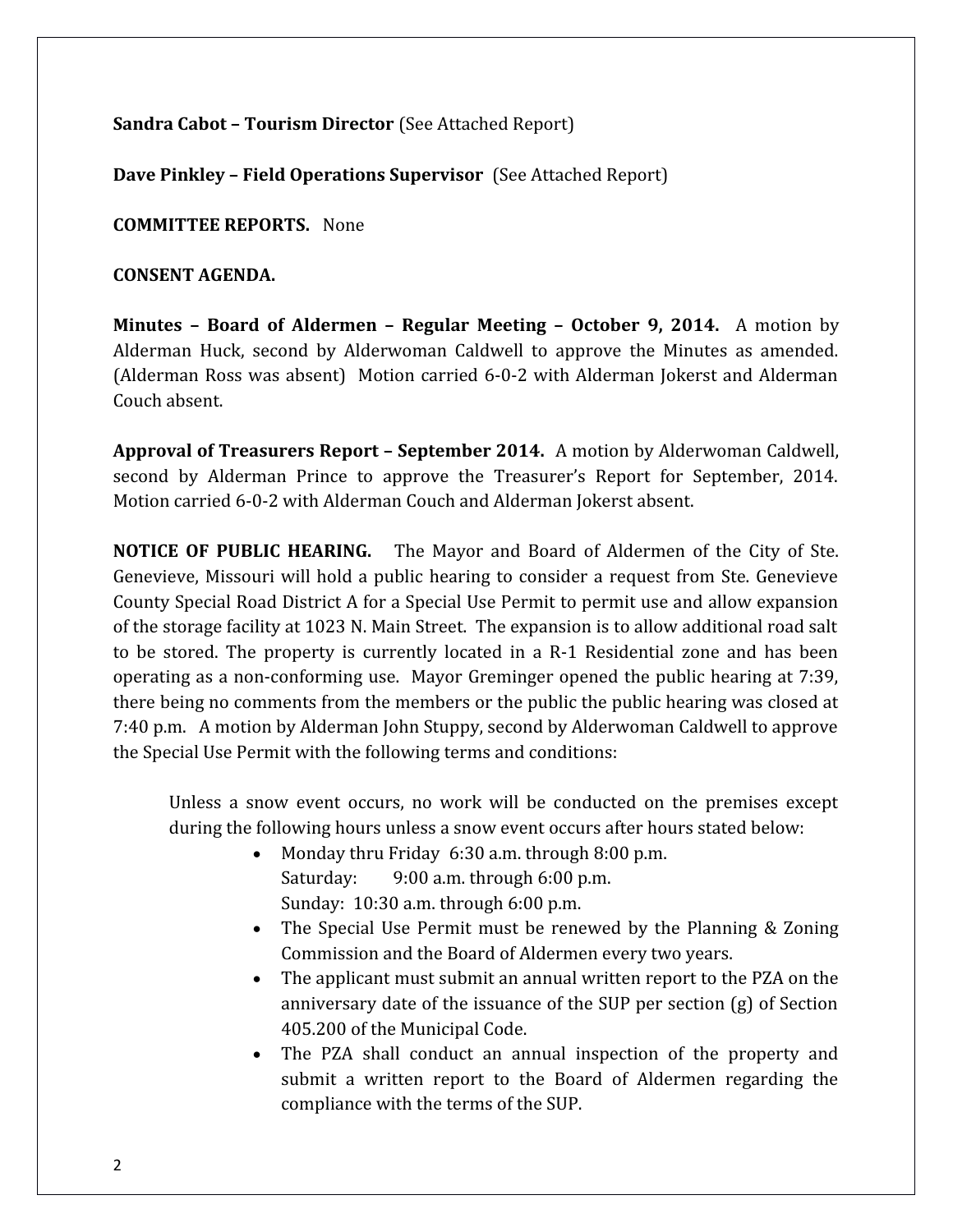Motion carried 6-0-2 with Alderman Couch and Alderman Jokerst absent.

**NOTICE OF PUBLIC HEARING.** The Mayor and Board of Aldermen of the City of Ste. Genevieve, Missouri will hold a public hearing to consider a request from Chaumette, Inc. for a Special Use Permit that allows the property to be used for commercial and recreational purposes, including a former chicken coop as a hospitality center for wine tasting and sales, the historic Bequette-Ribault House as museum, and the former barn as an open air pavilion. The property is currently located in an R-2 Residential Zone. The Bequette-Ribault house was once a residence, but has been operating as a museum from time to time, a non-conforming use. The chicken coop and barn are currently accessory structures to the house. Mayor Greminger opened the public hearing at 7:40 and there being no comments from the Board or the public, the hearing was closed at 7:42. A motion by Alderman Ross, second by Alderman Donald Stuppy to approve the Special Use permit with the following terms and conditions:

- Prior to occupancy the coop/hospitality center and barn/open-air pavilion may not be occupied until final building permits and occupancy permits are issued.
- The hospitality center will be opened primarily on Saturdays and Sundays from 11 a.m. to 5 p.m. In the event the property is opened other than those hours, no special events take place outside on the property after 10 p.m.
- No amplified music shall be played outside after 10 p.m.
- Professional architectural and structural engineered drawings must be submitted for approval to the community development department before a building permit is issued and any construction work commences on the bard. The barn may not be occupied until the barn is made structurally sound and an occupancy permit is issued for its use.
- The applicant must insure that adequate handicapped accessible pathways between the parking lot and the Coop, the House, and the Barn and between each location are in place before Community Development shall issue a final building permit or occupancy permit.
- The applicant has provided an off street parking plan that provides for seven parking spaces including one handicapped accessible space and loading zone. The completed parking lot must demonstrate compliance with the accessibility standards in the City's Municipal Code. No final building permit or occupancy permit shall be issued by Community Development until the handicap accessible parking and loading zone is in place and marked with appropriate signage.
- In the event the number of parking spaces provided in the parking/vehicular plan are insufficient to handle the number of vehicles regularly using said parking,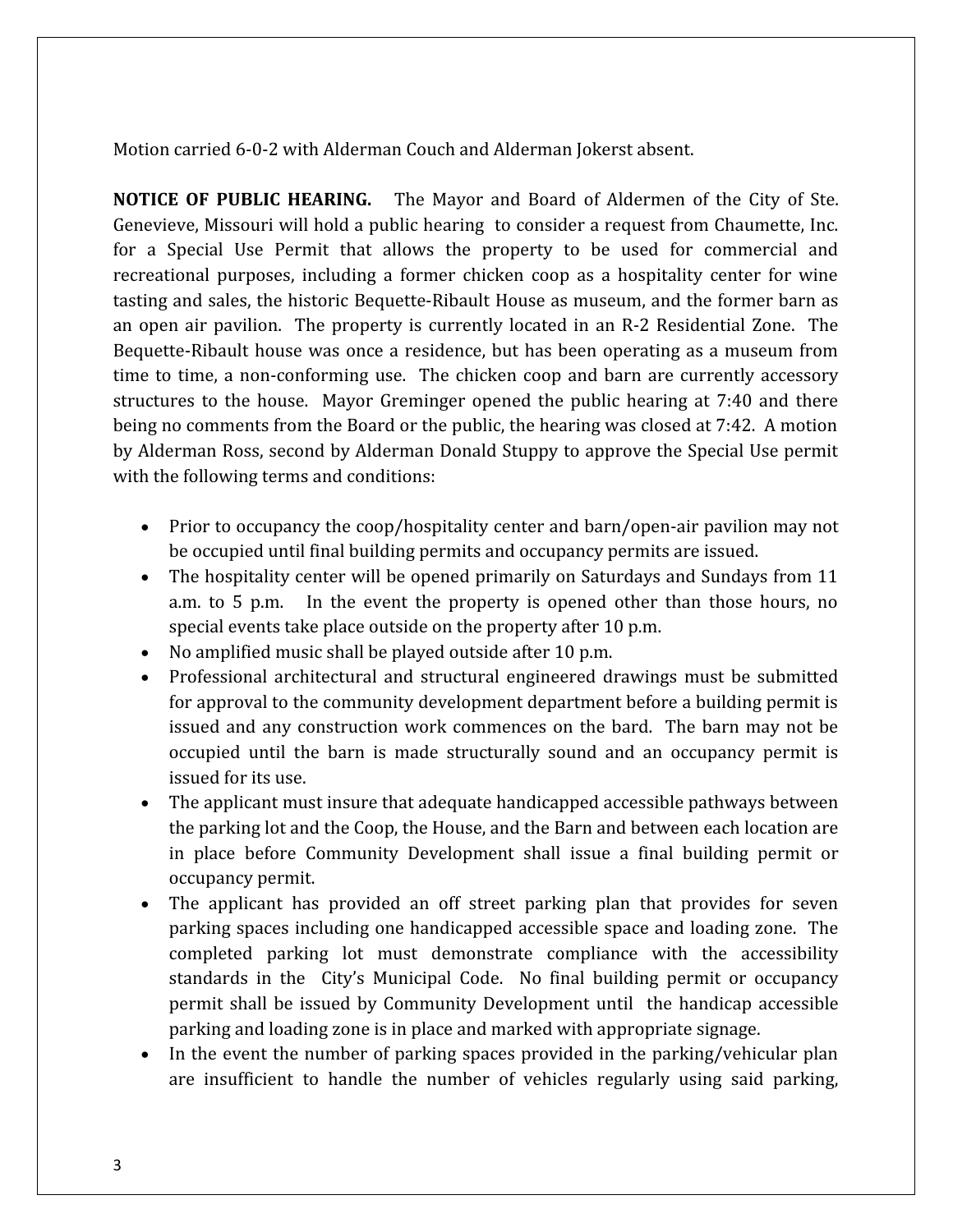additional off street parking shall be provided. Street parking on St. Mary's Road is not viable parking.

- The applicant shall provide adequate storage for trash and refuse from the use of the structures.
- Deliveries and/or use of large trucks should be limited to Monday-Saturday between the hours of 8 a.m. and 8 p.m.
- No internally illuminated signage will be used on the outside of the structures on the property.
- A special use permit must be renewed by the Planning & Zoning Commission and the Board of Aldermen every two years. N
- The applicant must submit an annual written report to the PZA on the anniversary date of the issuance of the SUP per section(g) of Section 405.200 of the Municipal Code.
- The PZA shall conduct an annual inspection of the property and submit a written report to the Board of Aldermen regarding the compliance with the terms of the SUP.

Motion carried 6-0-2 with Alderman Couch and Alderman Jokerst absent.

## **OLD BUSINESS.**

**BILL NO. 3996. AN ORDINANCE CALLING FOR THE GENERAL ELECTION OF OFFICERS OF THE CITY OF STE. GENEVIEVE, MISSOURI TO BE HELD APRIL 7, 2015 AND PROVIDING NOTICE TO THE GENERAL PUBLIC. 2** 2<sup>nd</sup> READING. A motion by Alderman Donald Stuppy, second by Alderman John Stuppy, Bill No. 3996 was placed on its second and final reading, read by title only, considered and passed by a roll call vote as follows: Ayes: Alderwoman Beth Caldwell, Alderman Teddy Ross, Alderman John Stuppy, Alderman Richard Huck, Alderman Donald Stuppy and Alderman Joe Prince Nays: None Absent: Alderman Tom Couch and Alderman Mike Jokerst. Motion carried 6-0-2. Thereupon Bill No. 3996 was declared Ordinance No. 3935 signed by the Mayor and attested by the City Clerk.

**NEW BUSINESS.** None.

## **PUBLIC COMMENTS.** None.

**OTHER BUSINESS.** A motion by Alderman Stuppy, second by Alderwoman Caldwell to extend open burning until December 31, 2014. Motion carried 6-0-2 with Alderman Couch and Alderman Jokerst absent.

## **MAYOR/BOARD OF ALDERMEN COMMUNICATION.** None.